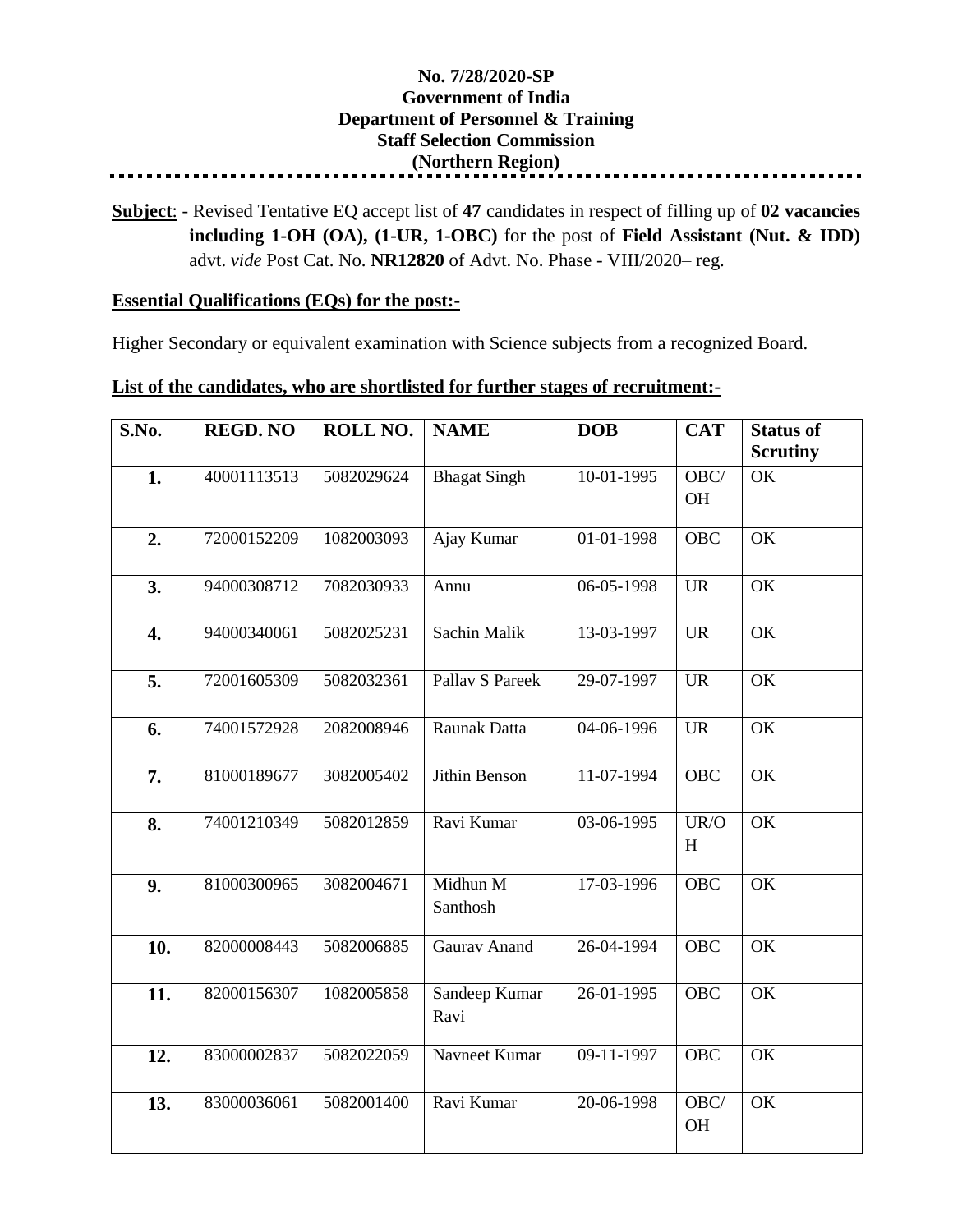| 14. | 93000114598 | 1082401027 | Raman                               | 18-01-1998       | OBC/<br>OH                      | OK |
|-----|-------------|------------|-------------------------------------|------------------|---------------------------------|----|
| 15. | 92000155517 | 1082800053 | Deepak Kumar<br>Kapri               | 15-12-1993       | OBC                             | OK |
| 16. | 92000287872 | 1082002515 | Sanjeev Kumar                       | 15-11-1997       | $\overline{\text{OBC}}$<br>OH   | OK |
| 17. | 92000312091 | 1082002432 | Himanshu Kumar                      | 26-07-2001       | SC/O<br>H                       | OK |
| 18. | 92000357805 | 1082002419 | Priya Ranjan                        | 05-02-1998       | OBC                             | OK |
| 19. | 92000400498 | 1082002894 | Samiksha Saloni                     | 29-10-1998       | OBC                             | OK |
| 20. | 40000697053 | 2082010343 | Prodyuti Sarkar                     | 17-04-1997       | <b>UR</b>                       | OK |
| 21. | 74001782061 | 2082016843 | Subham Kanoo                        | 02-10-1995       | OBC                             | OK |
| 22. | 30000540746 | 5082026843 | Piyush Yadav                        | 16-12-1998       | <b>OBC</b>                      | OK |
| 23. | 85000319404 | 5082028917 | Gaurav Yadav                        | $14 - 10 - 1997$ | <b>OBC</b>                      | OK |
| 24. | 20000443793 | 1082800996 | Sanny Kumar                         | 30-03-1995       | <b>OBC</b>                      | OK |
| 25. | 20000723925 | 5082042974 | <b>Ashish Kumar</b><br><b>Birkh</b> | 24-06-1997       | <b>OBC</b>                      | OK |
| 26. | 73001674024 | 1082406694 | Rohit Kumar                         | 19-07-1992       | SC/O<br>H                       | OK |
| 27. | 30000721282 | 1082400115 | Akanksha Shukla                     | 26-07-1993       | UR/O<br>H                       | OK |
| 28. | 94000179399 | 2082008824 | Poulami Sarkar                      | 02-12-1995       | $\ensuremath{\text{UR}}\xspace$ | OK |
| 29. | 83000189588 | 5082023468 | Shitanshu<br>Bhadauria              | 07-07-1998       | <b>UR</b>                       | OK |
| 30. | 93000303870 | 1082203371 | Saurabh Pratap<br>Samrat            | 10-01-1993       | OBC                             | OK |
| 31. | 71001023256 | 8082012285 | Vinoth Babu T C                     | 06-09-1993       | OBC                             | OK |
| 32. | 75000275741 | 5082009925 | Sunil Kumar                         | 29-07-1992       | OBC                             | OK |
| 33. | 74000693029 | 5082007953 | Manoj Kumar                         | 04-10-1994       | <b>OBC</b>                      | OK |
| 34. | 92000141514 | 5082030453 | Sapna Lalwani                       | 12-02-1994       | OBC                             | OK |